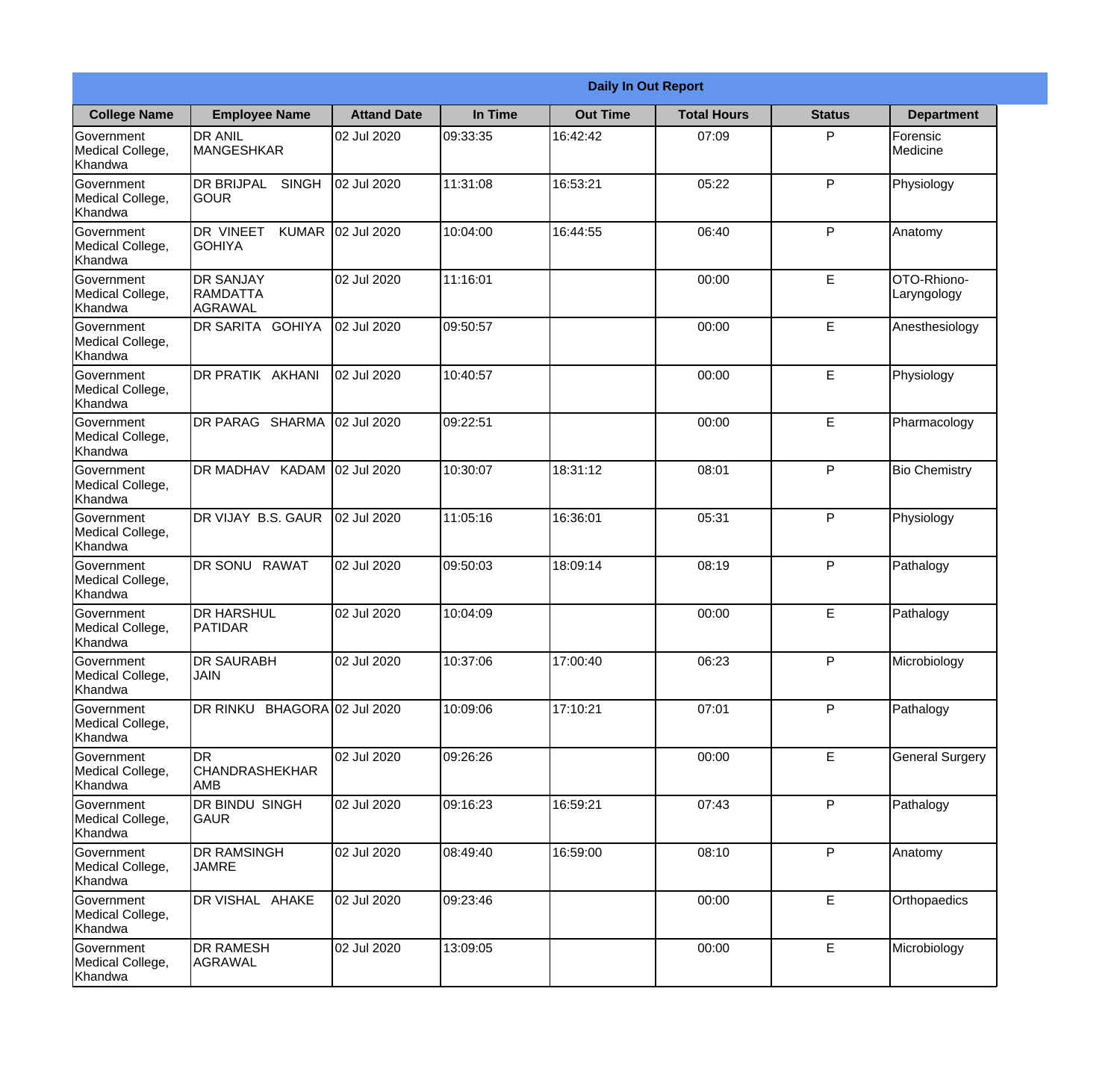| <b>Designation</b>                  | <b>Category</b>     |
|-------------------------------------|---------------------|
| <b>Assistant Professor</b>          | Para Clinical       |
| Demonstrator/Tutor                  | Non Clinical        |
| Professor                           | <b>Non Clinical</b> |
| Professor                           | Clinical            |
| Professor                           | Clinical            |
| <b>Assistant Professor</b>          | Non Clinical        |
| Professor                           | Para Clinical       |
| <b>Assistant Professor</b>          | Non Clinical        |
| Associate Professor Non Clinical    |                     |
| Demonstrator/Tutor                  | Para Clinical       |
| <b>Assistant Professor</b>          | Para Clinical       |
| Associate Professor   Para Clinical |                     |
| Assistant Professor   Para Clinical |                     |
| Assistant Professor   Clinical      |                     |
| Associate Professor Para Clinical   |                     |
| Demonstrator/Tutor   Non Clinical   |                     |
| <b>Assistant Professor</b>          | <b>Clinical</b>     |
| Assistant Professor   Para Clinical |                     |

**Daily In Out Report**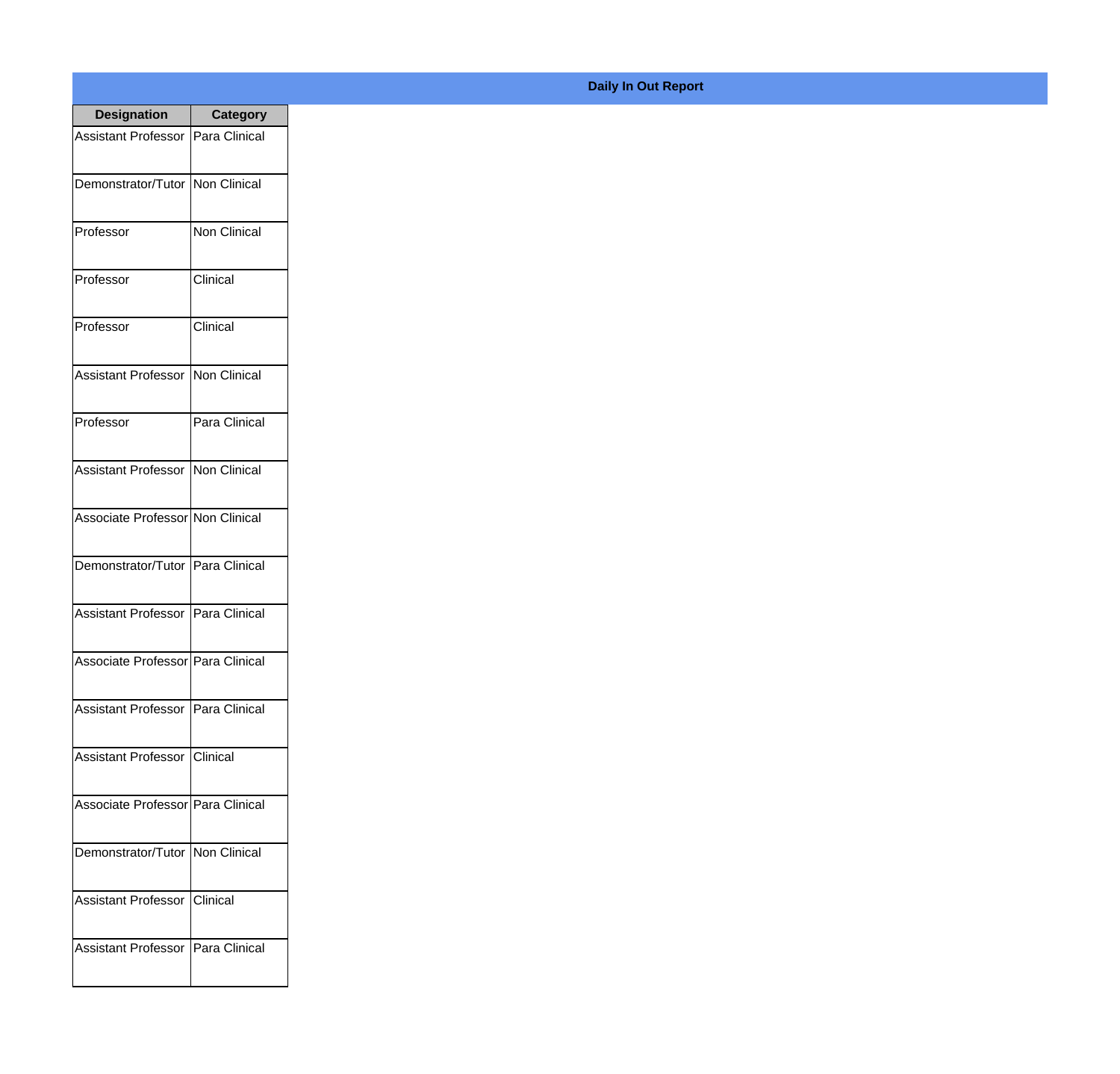|                                                  |                                                |             |          |          | <b>Daily In Out Report</b> |              |                       |
|--------------------------------------------------|------------------------------------------------|-------------|----------|----------|----------------------------|--------------|-----------------------|
| Government<br>Medical College,<br>Khandwa        | DR VIKAS MUJALDA                               | 02 Jul 2020 | 10:11:36 |          | 00:00                      | E            | Microbiology          |
| <b>Government</b><br>Medical College,<br>Khandwa | <b>DR NAZEEM ISHRAT</b><br><b>SIDDIQUI</b>     | 02 Jul 2020 | 10:01:44 | 17:54:39 | 07:53                      | P            | Physiology            |
| <b>Government</b><br>Medical College,<br>Khandwa | <b>DR RAJEEV VIJAY</b><br><b>JOSHI</b>         | 02 Jul 2020 | 08:35:45 | 17:01:25 | 08:26                      | P            | Anatomy               |
| <b>Government</b><br>Medical College,<br>Khandwa | <b>DR DWARKA</b><br><b>PRASAD GOTHRE</b>       | 02 Jul 2020 | 09:06:05 |          | 00:00                      | E            | <b>Bio Chemistry</b>  |
| Government<br>Medical College,<br>Khandwa        | <b>DR SOUMITRA</b><br><b>SETHIA</b>            | 02 Jul 2020 | 10:21:11 | 16:55:34 | 06:34                      | P            | Community<br>Medicine |
| <b>Government</b><br>Medical College,<br>Khandwa | <b>DR RASHMI YADAV</b>                         | 02 Jul 2020 | 09:11:57 | 17:00:59 | 07:49                      | $\mathsf{P}$ | Community<br>Medicine |
| Government<br>Medical College,<br>Khandwa        | DR LEENA PARIHAR                               | 02 Jul 2020 | 11:02:57 |          | 00:00                      | E            | Community<br>Medicine |
| Government<br>Medical College,<br>Khandwa        | <b>MR PIYUSH KUMAR</b><br><b>MISHRA</b>        | 02 Jul 2020 | 11:07:42 | 17:56:57 | 06:49                      | P            | Community<br>Medicine |
| Government<br>Medical College,<br>Khandwa        | DR PRAMILA VERMA 02 Jul 2020                   |             | 10:48:39 |          | 00:00                      | E            | Paediatrics           |
| <b>Government</b><br>Medical College,<br>Khandwa | <b>DR MANOJ BALKE</b>                          | 02 Jul 2020 | 10:27:39 | 19:12:24 | 08:45                      | P            | Ophthalmology         |
| <b>Government</b><br>Medical College,<br>Khandwa | DR RAKESH KUMAR<br><b>SHIVHARE</b>             | 02 Jul 2020 | 08:49:51 | 18:58:08 | 10:09                      | P            | Microbiology          |
| Government<br>Medical College,<br>Khandwa        | <b>DR GARIMA</b><br>AGRAWAL<br><b>VARSHNEY</b> | 02 Jul 2020 | 10:59:19 | 16:22:38 | 05:23                      | P            | Paediatrics           |
| <b>Government</b><br>Medical College,<br>Khandwa | <b>DR SIDDHARTH</b><br><b>BANODE</b>           | 02 Jul 2020 | 09:14:52 | 16:45:37 | 07:31                      | P            | Pharmacology          |
| Government<br>Medical College,<br>Khandwa        | <b>DR CHANDNI</b><br>KAROLE                    | 02 Jul 2020 | 10:40:13 | 18:25:15 | 07:45                      | $\mathsf{P}$ | Ophthalmology         |
| Government<br>Medical College,<br>Khandwa        | DR PRIYA KAPOOR<br>KAPOOR                      | 02 Jul 2020 | 10:13:53 | 13:59:53 | 03:46                      | P            | Pathalogy             |
| Government<br>Medical College,<br>Khandwa        | <b>DR SAPNA</b><br>MAHESHRAM                   | 02 Jul 2020 | 10:22:44 | 16:44:11 | 06:22                      | P            | Community<br>Medicine |
| Government<br>Medical College,<br>Khandwa        | <b>DR SEEMA</b><br><b>SUDHAKARRAO</b><br>SUTAY | 02 Jul 2020 | 10:43:45 | 18:15:11 | 07:32                      | P            | Forensic<br>Medicine  |
| Government<br>Medical College,<br>Khandwa        | <b>DR RAKESH SINGH</b><br><b>HAZARI</b>        | 02 Jul 2020 | 09:17:11 |          | 00:00                      | E            | Pathalogy             |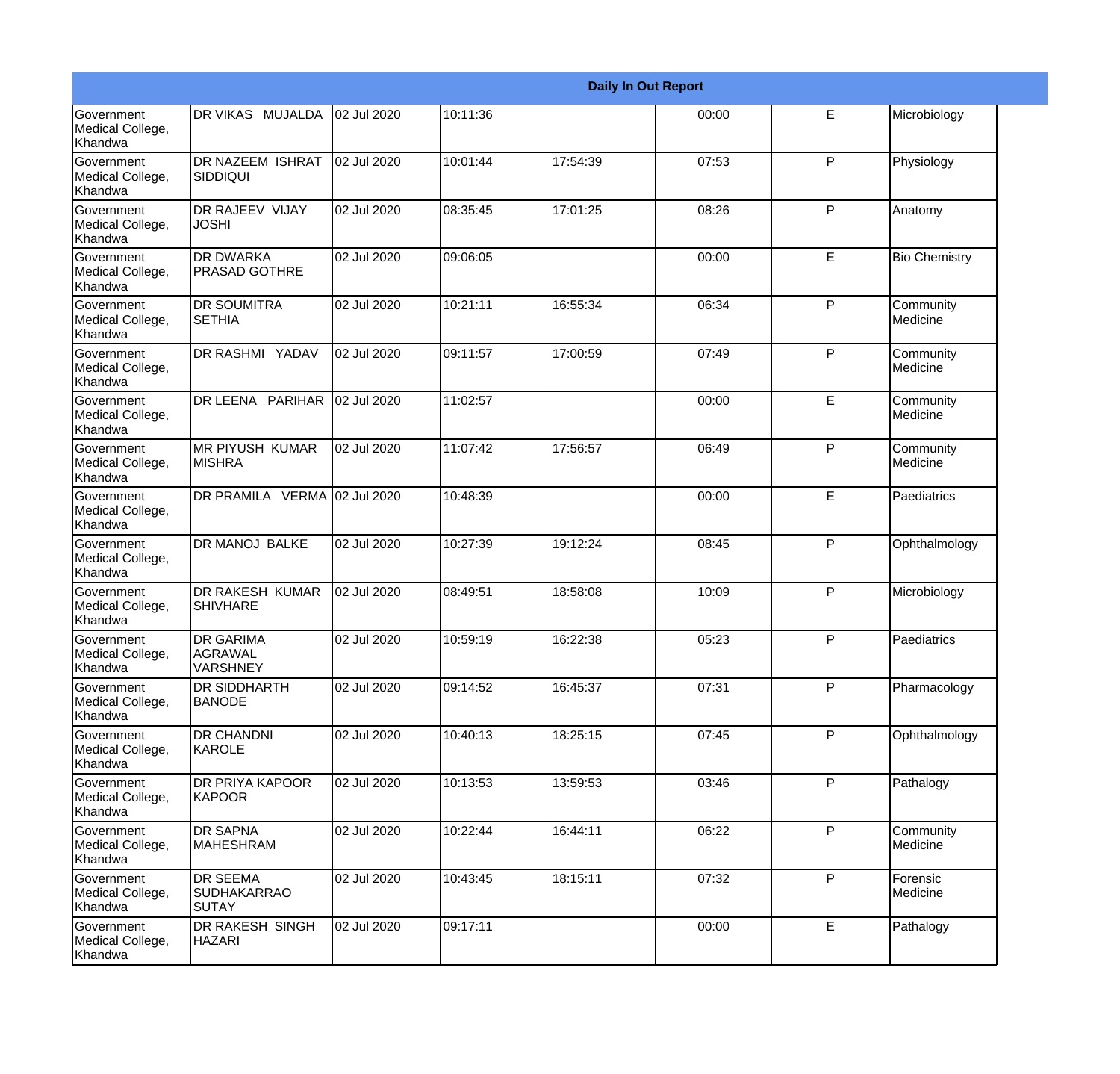| Demonstrator/Tutor Para Clinical<br>Non Clinical<br>Assistant Professor Non Clinical<br>Demonstrator/Tutor Non Clinical<br>Assistant Professor   Para Clinical<br>Assistant Professor Para Clinical<br>Assistant Professor Para Clinical<br>Para Clinical |
|-----------------------------------------------------------------------------------------------------------------------------------------------------------------------------------------------------------------------------------------------------------|
|                                                                                                                                                                                                                                                           |
|                                                                                                                                                                                                                                                           |
|                                                                                                                                                                                                                                                           |
|                                                                                                                                                                                                                                                           |
|                                                                                                                                                                                                                                                           |
|                                                                                                                                                                                                                                                           |
|                                                                                                                                                                                                                                                           |
|                                                                                                                                                                                                                                                           |
|                                                                                                                                                                                                                                                           |
|                                                                                                                                                                                                                                                           |
|                                                                                                                                                                                                                                                           |
| Clinical                                                                                                                                                                                                                                                  |
|                                                                                                                                                                                                                                                           |
| Assistant Professor Clinical                                                                                                                                                                                                                              |
| Demonstrator/Tutor Para Clinical                                                                                                                                                                                                                          |
| Associate Professor Clinical                                                                                                                                                                                                                              |
|                                                                                                                                                                                                                                                           |
| Associate Professor Para Clinical                                                                                                                                                                                                                         |
| Assistant Professor Clinical                                                                                                                                                                                                                              |
|                                                                                                                                                                                                                                                           |
| Demonstrator/Tutor Para Clinical                                                                                                                                                                                                                          |
| Associate Professor Para Clinical                                                                                                                                                                                                                         |
| Para Clinical                                                                                                                                                                                                                                             |
|                                                                                                                                                                                                                                                           |
| Para Clinical                                                                                                                                                                                                                                             |
|                                                                                                                                                                                                                                                           |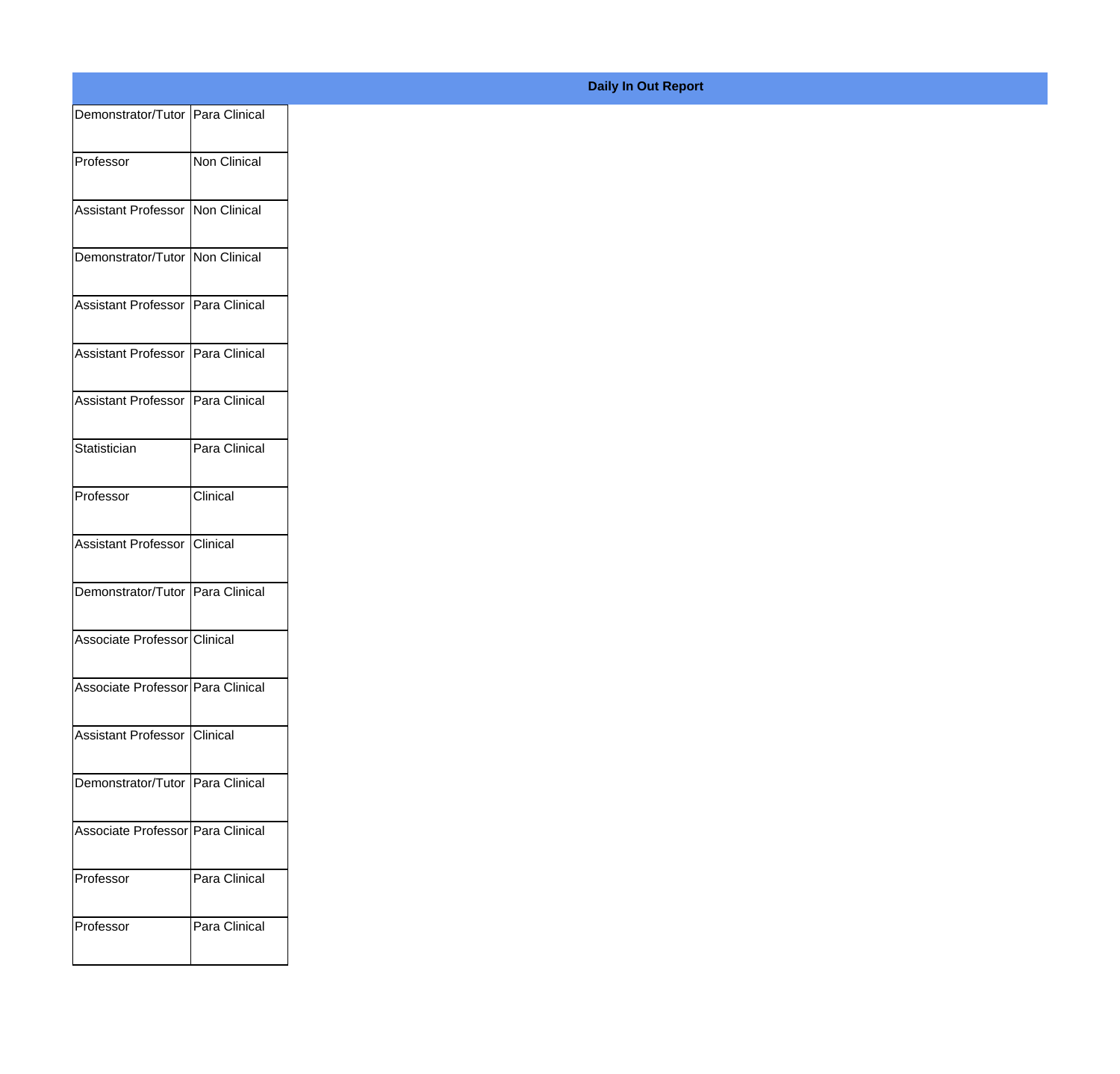|                                           |                                                |             |          |          | <b>Daily In Out Report</b> |   |                             |
|-------------------------------------------|------------------------------------------------|-------------|----------|----------|----------------------------|---|-----------------------------|
| Government<br>Medical College,<br>Khandwa | <b>DR ANANT</b><br><b>TUKARAM PAWAR</b>        | 02 Jul 2020 | 10:17:21 |          | 00:00                      | E | Community<br>Medicine       |
| Government<br>Medical College,<br>Khandwa | DR SHAIKH M.KHALIQ 02 Jul 2020                 |             | 09:29:18 |          | 00:00                      | E | <b>Bio Chemistry</b>        |
| Government<br>Medical College,<br>Khandwa | <b>DR RAJU</b>                                 | 02 Jul 2020 | 09:40:21 | 19:02:31 | 09:22                      | P | Forensic<br>Medicine        |
| Government<br>Medical College,<br>Khandwa | DR AJAY GANGJI                                 | 02 Jul 2020 | 09:22:59 |          | 00:00                      | E | <b>General Surgery</b>      |
| Government<br>Medical College,<br>Khandwa | <b>DR ARUN KUMAR</b><br>PARGI                  | 02 Jul 2020 | 09:48:26 |          | 00:00                      | E | <b>General Surgery</b>      |
| Government<br>Medical College,<br>Khandwa | <b>DR NITESHKUMAR</b><br>KISHORILAL<br>RATHORE | 02 Jul 2020 | 14:02:37 |          | 00:00                      | E | Pharmacology                |
| Government<br>Medical College,<br>Khandwa | <b>DR SANGEETA</b><br><b>CHINCHOLE</b>         | 02 Jul 2020 | 10:34:43 |          | 00:00                      | E | Physiology                  |
| Government<br>Medical College,<br>Khandwa | DR NEERAJ KUMAR                                | 02 Jul 2020 | 08:46:20 | 19:19:29 | 10:33                      | P | Dentisry                    |
| Government<br>Medical College,<br>Khandwa | DR VIJAY NAYAK                                 | 02 Jul 2020 | 10:55:05 | 16:58:52 | 06:03                      | P | Anatomy                     |
| Government<br>Medical College,<br>Khandwa | DR SUNIL BAJOLIYA                              | 02 Jul 2020 | 09:50:43 | 17:18:34 | 07:28                      | P | OTO-Rhiono-<br>Laryngology  |
| Government<br>Medical College,<br>Khandwa | <b>DR NISHA MANDLOI</b><br>PANWAR              | 02 Jul 2020 | 09:29:00 | 16:01:14 | 06:32                      | P | Obstetrics &<br>Gynaecology |
| Government<br>Medical College,<br>Khandwa | <b>DR NANDINI DIXIT</b>                        | 02 Jul 2020 | 13:20:00 |          | 00:00                      | E | Paediatrics                 |
| Government<br>Medical College,<br>Khandwa | <b>DR SATISH</b><br><b>CHANDEL</b>             | 02 Jul 2020 | 10:28:17 | 18:59:47 | 08:31                      | P | Pharmacology                |
| Government<br>Medical College,<br>Khandwa | <b>DR MUKTESHWARI</b><br><b>GUPTA</b>          | 02 Jul 2020 | 09:47:20 | 17:54:29 | 08:07                      | P | Pharmacology                |
| Government<br>Medical College,<br>Khandwa | DR YASHPAL RAY                                 | 02 Jul 2020 | 10:24:09 |          | 00:00                      | E | Anatomy                     |
| Government<br>Medical College,<br>Khandwa | <b>DR SHAILENDRA</b><br><b>SINGH CHOUHAN</b>   | 02 Jul 2020 | 11:23:05 |          | 00:00                      | E | Orthopaedics                |
| Government<br>Medical College,<br>Khandwa | RENU WAGHMARE                                  | 02 Jul 2020 | 11:51:58 |          | 00:00                      | E | Community<br>Medicine       |